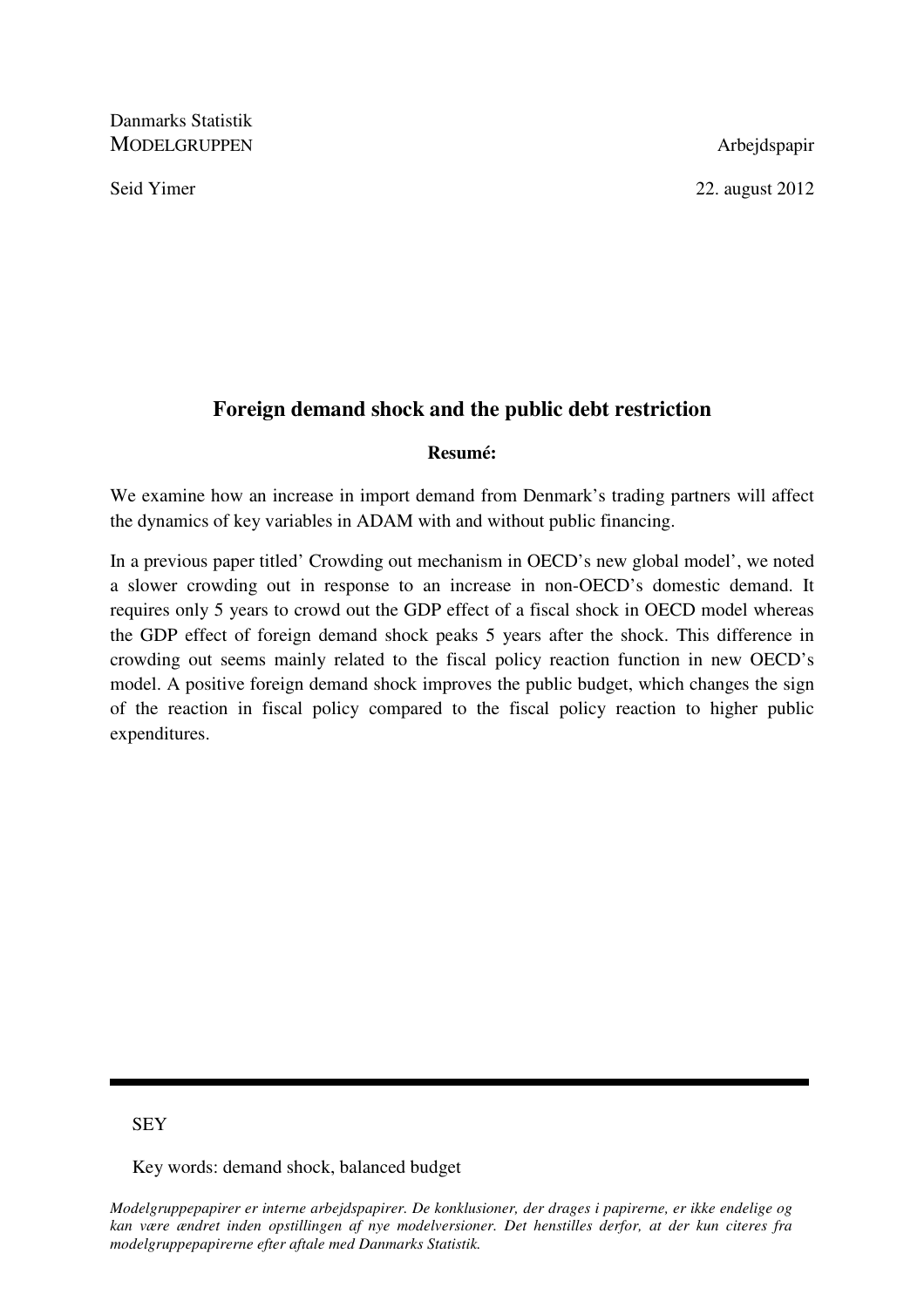#### 1. **Introduction**

Foreign trade is essential for the business cycle, crowding out and balance of payment, and foreign trade is e.g. able to pull the economy out of recession. The Danish economy depends heavily on foreign trade. Exports, which play a significant role in the growth and development of Danish economy, are a key demand component. The share of exports in total demand is 22 and 22.4% in 2009 and 2010 respectively, indicating that foreign demand accounts for more than one fifth of the total use.

Expansion of foreign export markets due to higher import demand among Danish trading partners implies an increase in Danish export. Especially, the size of estimated foreign trade elasticties is crucial to determine how the growth in partners' income is converted into domestic growth. The objective of this paper is to see how a 1% permanent increase in export markets will affect the key macro variables, and what difference it will make if we maintain the baseline public debt as a share of GDP through different public revenue instruments.

#### 2**. Effects of foreign demand shock on selected macro-variables**

In this paper, we increase the exogenous foreign demand on 5 markets, namely fee59, feesq, feet, fess and fee2, which are made 1% higher relative to the base in all years, where 2011 and 2110 are the first and last years of the experiment period. ADAM's export equations suggest a lag in the adjustment to market changes. However, we increase the adjustment term in 2011 by 0.36% to mimic a simple first-year foreign demand elasticity of 1 in the export relations.

In ADAM, export is determined on the basis of foreign demand and price of exports relative to competitor's price. As displayed in figure 1, a 1% permanent increase in foreign demand of Danish export products has a permanent and positive impact on private consumption, GDP and export. The first year effect on total export is only 0.86% due to the dead weight of exogenous export components. Export increases by 0.82% in the second year: that is a little less than the first-year increase of 0.86% and the crowding out accelerates in the following years.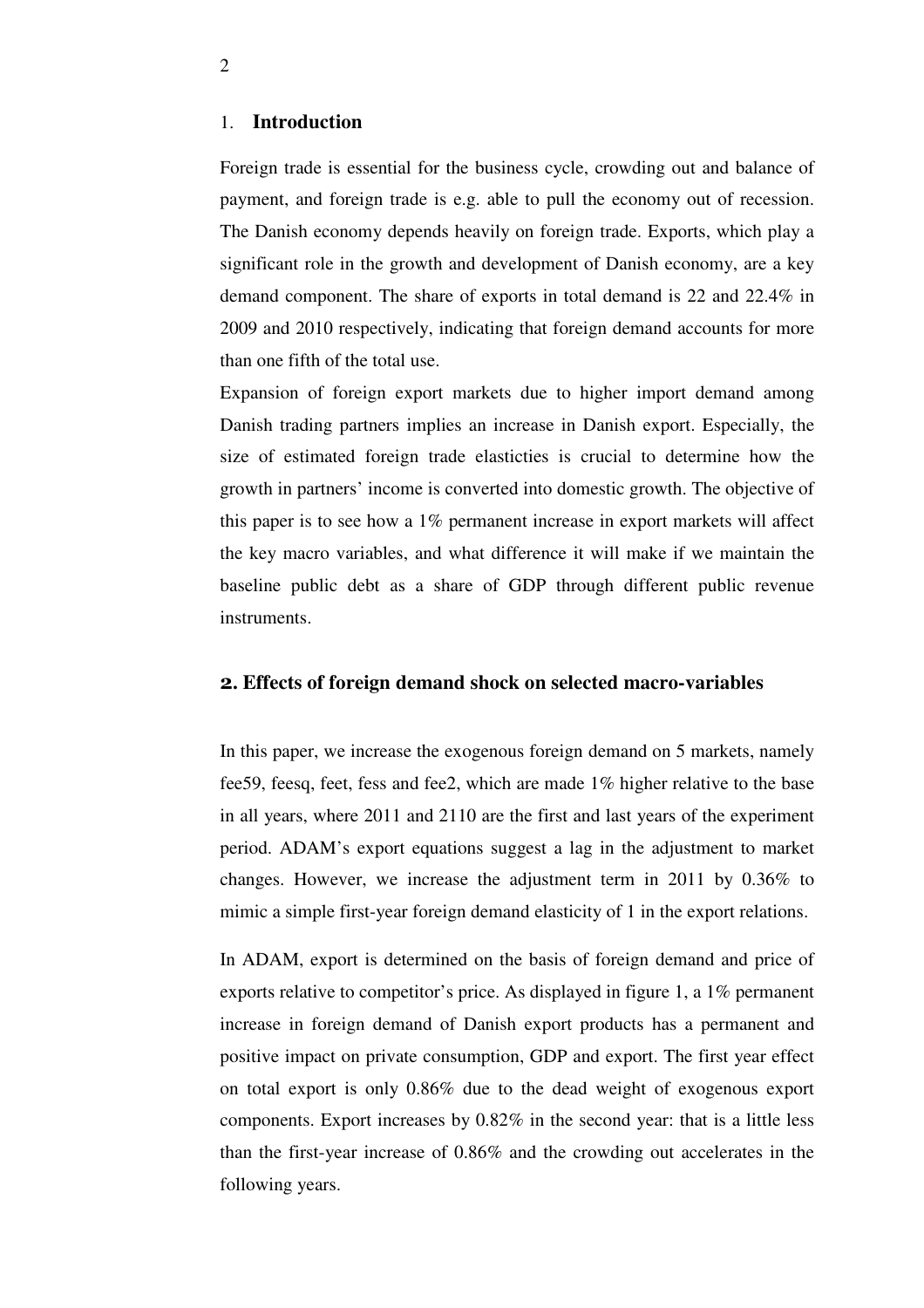

**Figure 1: Effects of foreign demand shock on GDP, consumption, export, import and investment** 

The increase in export demand motivates exporters to produce more, which will affect the overall production in the economy. Consequently, the increased production in manufacturing export sectors stimulates the demand for factors of production. As the wage rate increases, the export sector loses competitiveness, which will crowd out the initial increase in exports. The dynamics of export and the speed of adjustment will be determined by the underlying elasticities and other parameters. The export price elasticities determine to what extent the higher foreign demand is translated into higher export. Had the price of export been exogenous, long-term export would have increased exactly by 1% as the long-run elasticity of export with respect to foreign demand is unity. However, with ADAM's endogenous export prices and estimated export price elasticities, the initial jump in export is crowded out and as a result, export increases only by 0.19 % in the steady state.

The volume of Danish import is affected by domestic prices and demand. At the beginning, export increases and this creates domestic demand and imports. Exporting firms and domestic demand require more imported inputs to meet domestic production. Imports are made relatively cheaper due to the rise in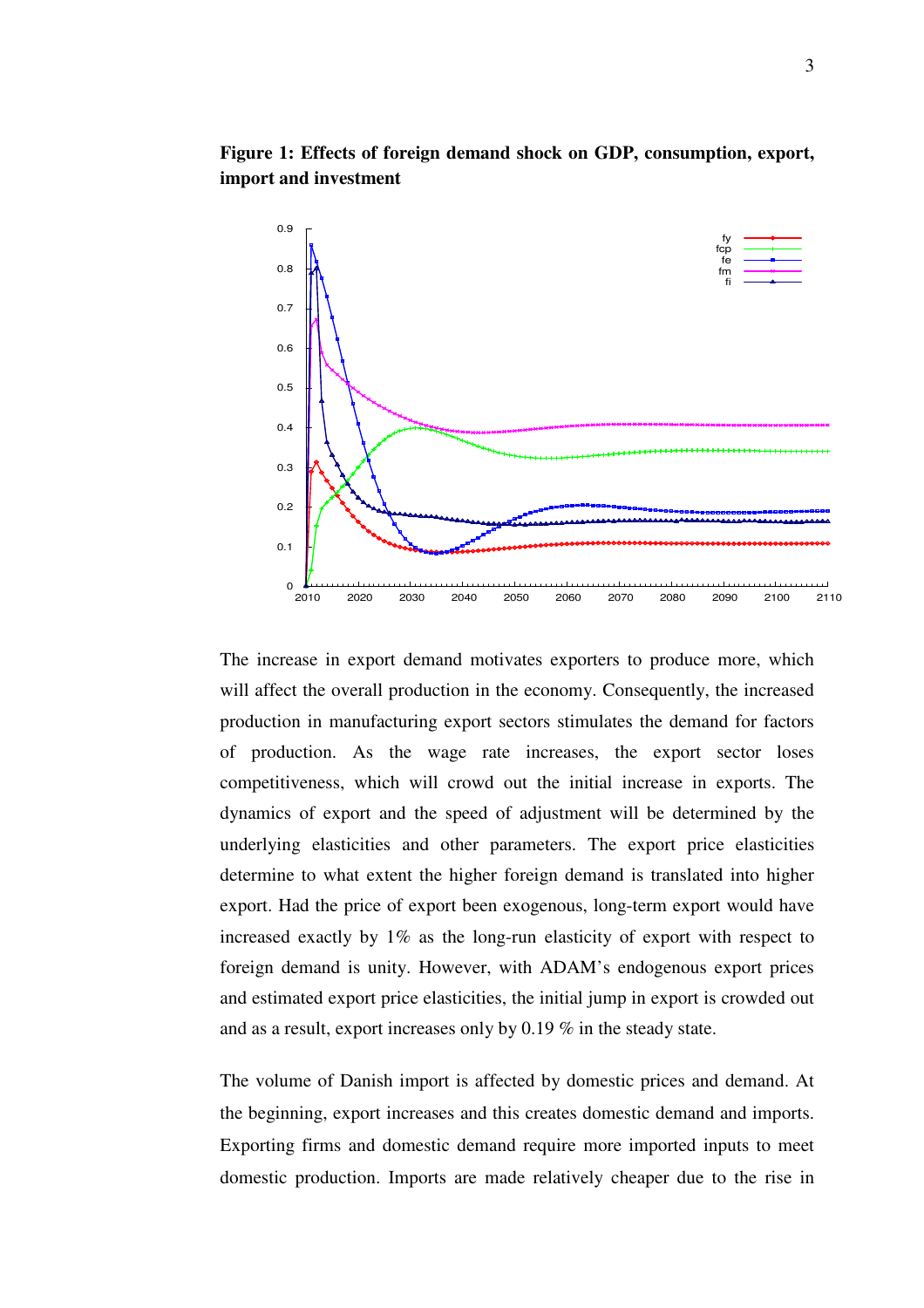domestic price following the upward pressure on wages. The increase in export and domestic price tends to push imports permanently above the baseline. Because of this, the long-run effect on import is larger than the effect on export.

The increase in foreign demand enhances the demand for labor and as a result, the hourly wage rate is permanently higher in the steady state, cf. figure 3. The permanent lift in the real wage causes a long-term increase in private consumption, cf. figure1. Private consumption increases by 0.04% in 2011 and 0.34 % in the steady state, where the annual growth in private consumption equals the baseline growth rate of 1.5%. Consumption seems to adapt to its steady state more quickly than export. The dynamics of value added resembles the dynamics of GDP but the latter remains slightly higher in the steady state owing to an increase in the indirect tax component, which reflects the positive consumption effect. GDP increases by 0.29% in 2011 and is close to its equilibrium 20 years. For the rest of the period, the increase in GDP relative to the baseline remains unchanged. The permanent increase in real wages increases the demand for capital relative to labor, which in turn raises value added per employees and the latter effect explains why value added lies above the baseline.

We see that expansionary foreign demand shock has a significant but not a permanent effect on employment and a permanent impact on the composition of demand. This resembles the outcome of a permanent fiscal shock, and we can have a closer look at the differences and similarities between an positive shock to foreign demand and a positive shock to say the public purchase of goods and services, which can be taken from a previous paper titled 'financing an increase in public purchase of goods and services'. We note that the size of the two shocks is different and this makes it difficult to compare the effects directly. However, we observe that the pattern and dynamics of the main variables between the two shocks are quite similar; suggesting that the crowding out effect is mainly determined by the underlying estimated foreign trade parameters and by the fiscal rules, which can be switched on in both experiments.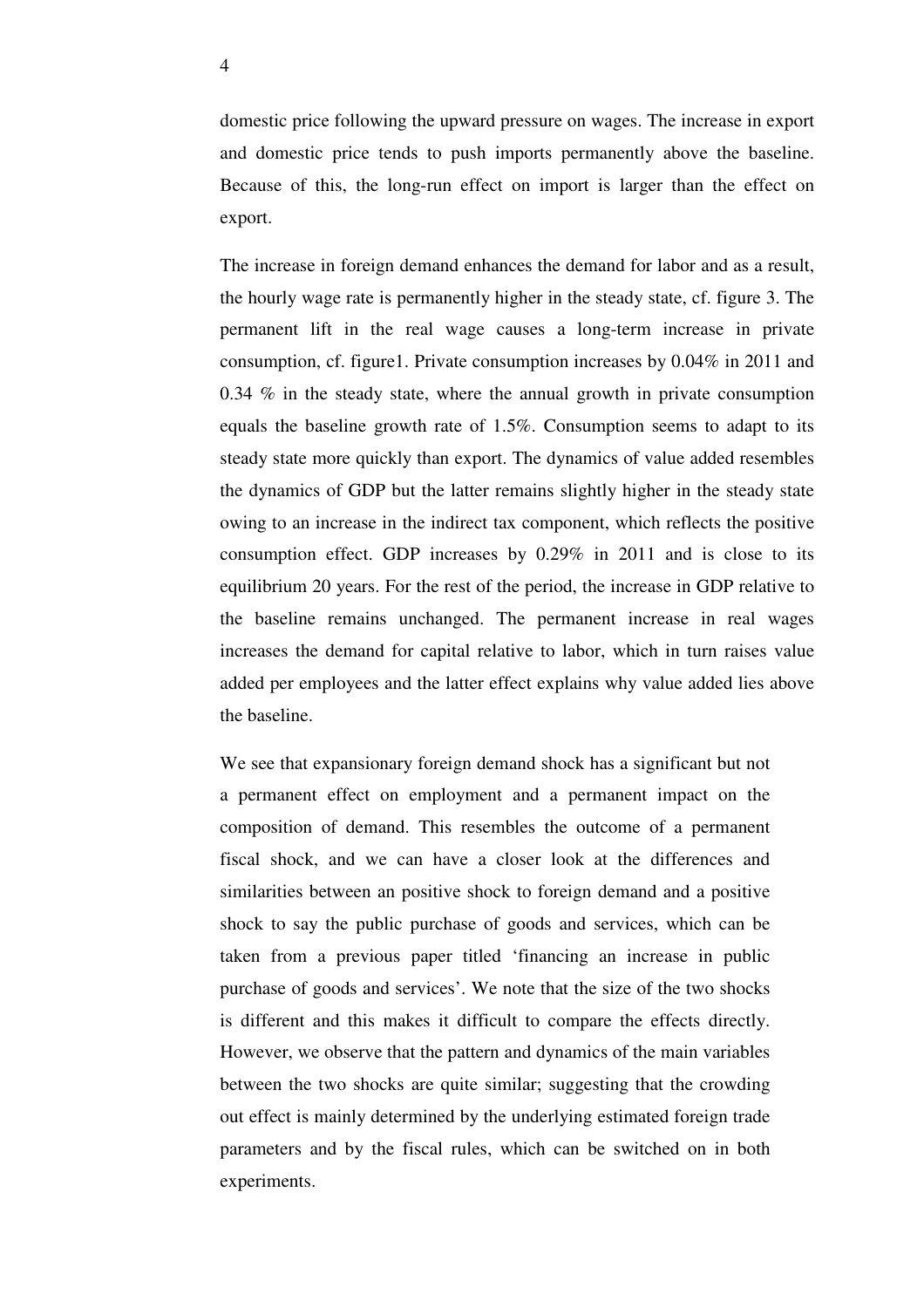The speed of crowding out may not be higher in OECD's new global model than in ADAM when it comes to foreign demand shocks. For instance, the GDP effect of a foreign demand shock peaks after 1 and 5 years respectively for ADAM and OECD's model.

The fiscal shock is crowded out much faster in OECD's model than in ADAM. In OECD's model, the output gab is almost closed after 5 years while in ADAM, it takes close to 20 years to reach the long-run GDPeffect.

As displayed in figure 1, we get a long-run GDP effect of about 0.11%. ADAM's GDP effect is not quite output gap effect. Output gap is defined as the difference between actual and potential output, where the latter is a summary measure of the capacity of the economy. Output gap and potential output are not directly observed and must be estimated using information about economic aggregates, which can be observed. We will not go deeper into this but just assume that the GDP gap in ADAM is closed when the GDP impact reaches its permanent value of 0.11%, which must correspond to the permanent effect on GDP-capacity.

#### **Table 2: Manufacturing export vs. total export**

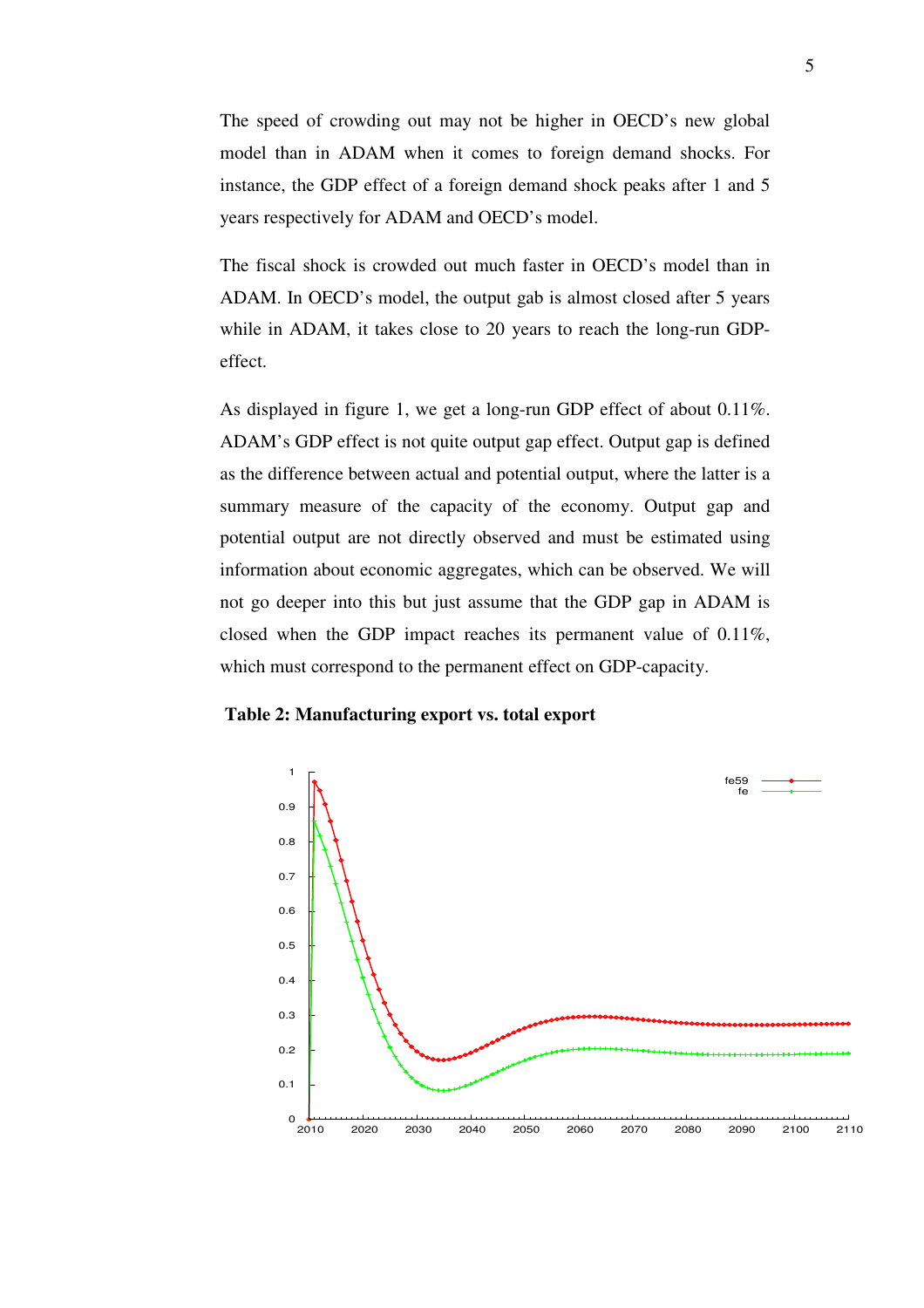Figure 2 shows that the dynamics of manufacturing export, SITC 5 to 9, and total export is very similar. We see a higher long term effect on manufacturing export compared to the effect on total export. With endogenous export price both total and manufacturing export increase by a less than 1% in the long run. Total export is less price-sensitive as it comprises exogenous export components like energy and sea transport.

Figure 3 displays the domestic and export price response to the positive external demand shock. Had foreign demand been left unchanged and had instead the exogenous foreign prices been reduced as in a paper titled 'Foreign price shock and the public budget', we would get the same change in domestic and foreign prices in the long run, implying that all volumes and relative prices remain unchanged in the steady state. This is not the case with a positive foreign demand shock, where only the domestic prices are affected and where we accordingly have discernible real effects in the long run as already portrayed in figure 1, and we also have permanent effects on relative prices.





As to the effect on public debt as share of GDP, we observe a permanent lift in the public net asset as a result of lower public debt. The public net asset and government bond debt, wn\_o and wbd\_os\_z as per cent of GDP, increases/ decreases respectively by 0.87 and 0.83 in the steady state, indicating that these numbers are numerically almost the same. A higher public net asset implies a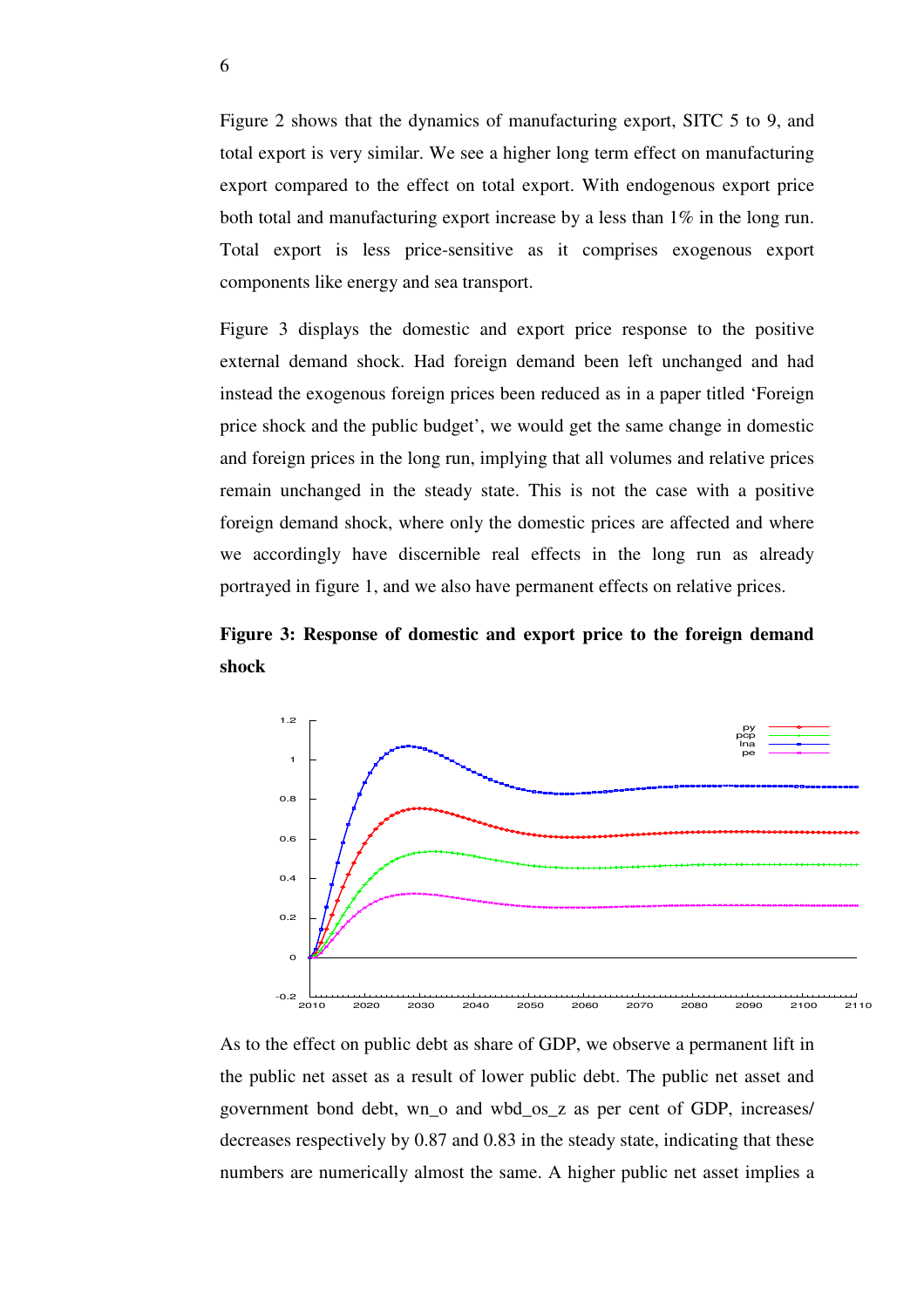higher foreign asset and room for higher domestic consumption. As shown in figure 4, the level of public debt and debt service costs are significantly reduced as the positive foreign demand shock improves public finances. But, we want to see the effect when public debt is maintained at its baseline as share of GDP. Thus, we need a fiscal policy instrument to supplement the positive external demand shock.





#### 2. **Maintaining public net wealth**

To keep the long-term public debt as a share of GDP at the baseline level, we need two fiscal instruments, a permanent and a temporary say revenue instrument. A permanent revenue instrument is required to make the long term effect on public debt constant and we need a one–off revenue shock as well to make the long-term debt effect zero. In the following, we consider two fiscal instruments namely, value added tax (VAT) and income tax to remove the upward sloping of public net asset as share of GDP in figure 4. Capital tax is used as a one–off revenue instrument to remove the long-term effect on public debt. In section 3, we shall compare and contrast the outcomes of non-financed and financed foreign demand shocks.

#### 2.1 **Value added tax**

VAT is one of the fiscal revenue instruments that the government can use to put public net asset, wn\_o/y, at a desired level. The positive external demand shock takes the public net asset as a share of GDP to a higher level. We seek to hold wn\_o/y at the baseline level with a permanent and a temporary shock to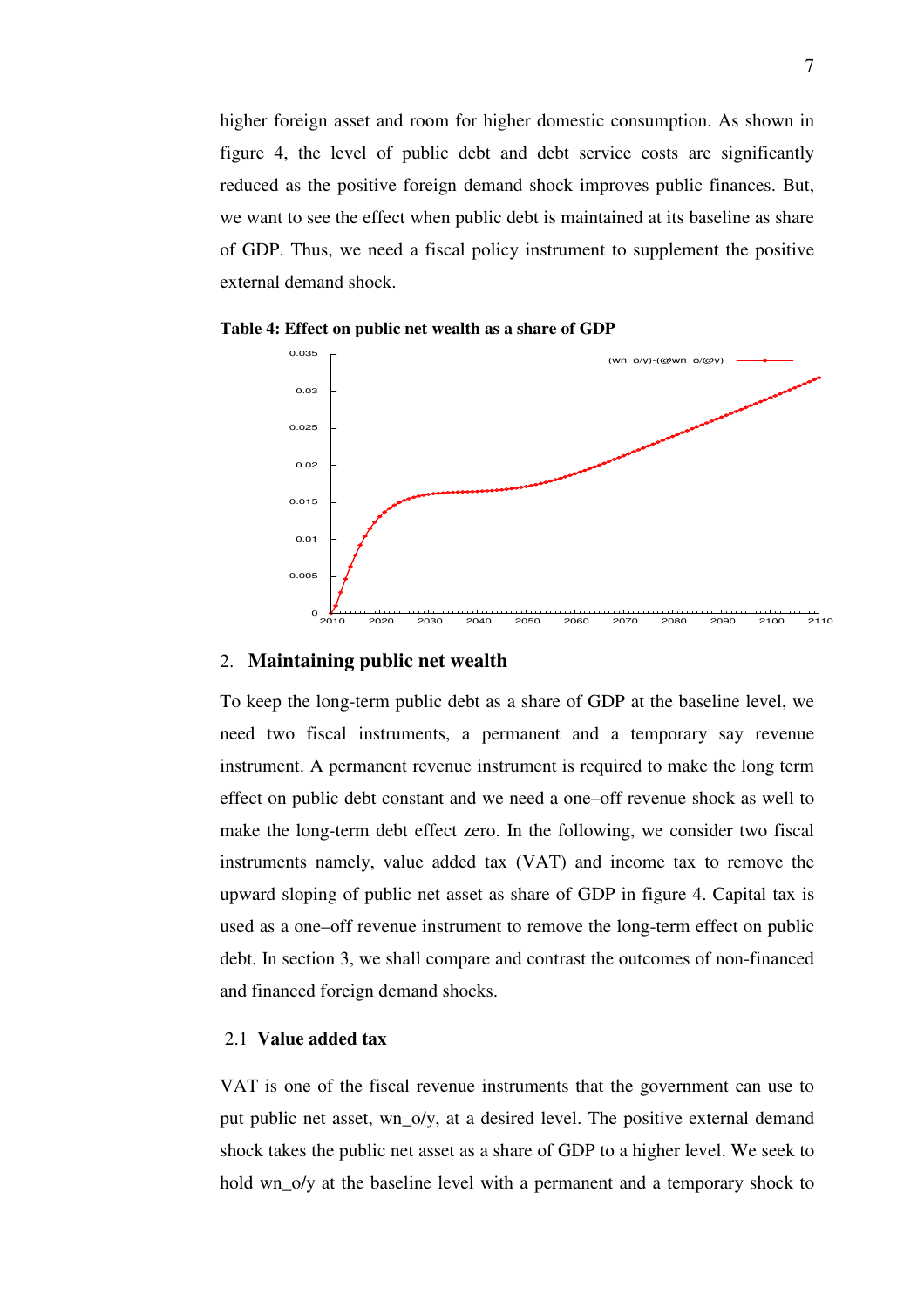VAT rate, tg. First, we find that a 0.36% decrease in tg, from 0.25 in the baseline to 0.249 in the experiment, is sufficient to remove the upward sloping of wn\_o/y and produce a horizontal curve in the long run, cf. figure 5. Second, a one off decrease in capital tax at 1.14 % of GDP in 2011 makes the long-term impact on the net asset ratio zero.

Figure 5: Effect on public net asset when higher foreign demand is supplemented by lower VAT and capital tax



#### **2.2 Income tax**

Using a similar procedure as for VAT, we calculate the necessary income tax changes to put the debt effect at a required level. Income tax rates, tsysp1 and tsysp2, should be 0.5% lower in all years to make the increasing impact on debt ratio horizontal. We use a one-off decrease in capital tax at 1.04% of GDP in 2011, to neutralize the long-term effect on public debt, cf. figure 6. In this way, we make the trended curve in figure 4 coincide with the x-axis.

With both financing methods VAT and income tax, we note that the necessary permanent tax changes are small while the one-off change in taxes is slightly higher than 1% of GDP. As indicated by figure 4, the impact on public net asset is relatively flat. Thus, the impact of the foreign demand shock on public finances is mainly of a one-off nature stemming from the economic upturn that is created in the first years following the foreign demand shock.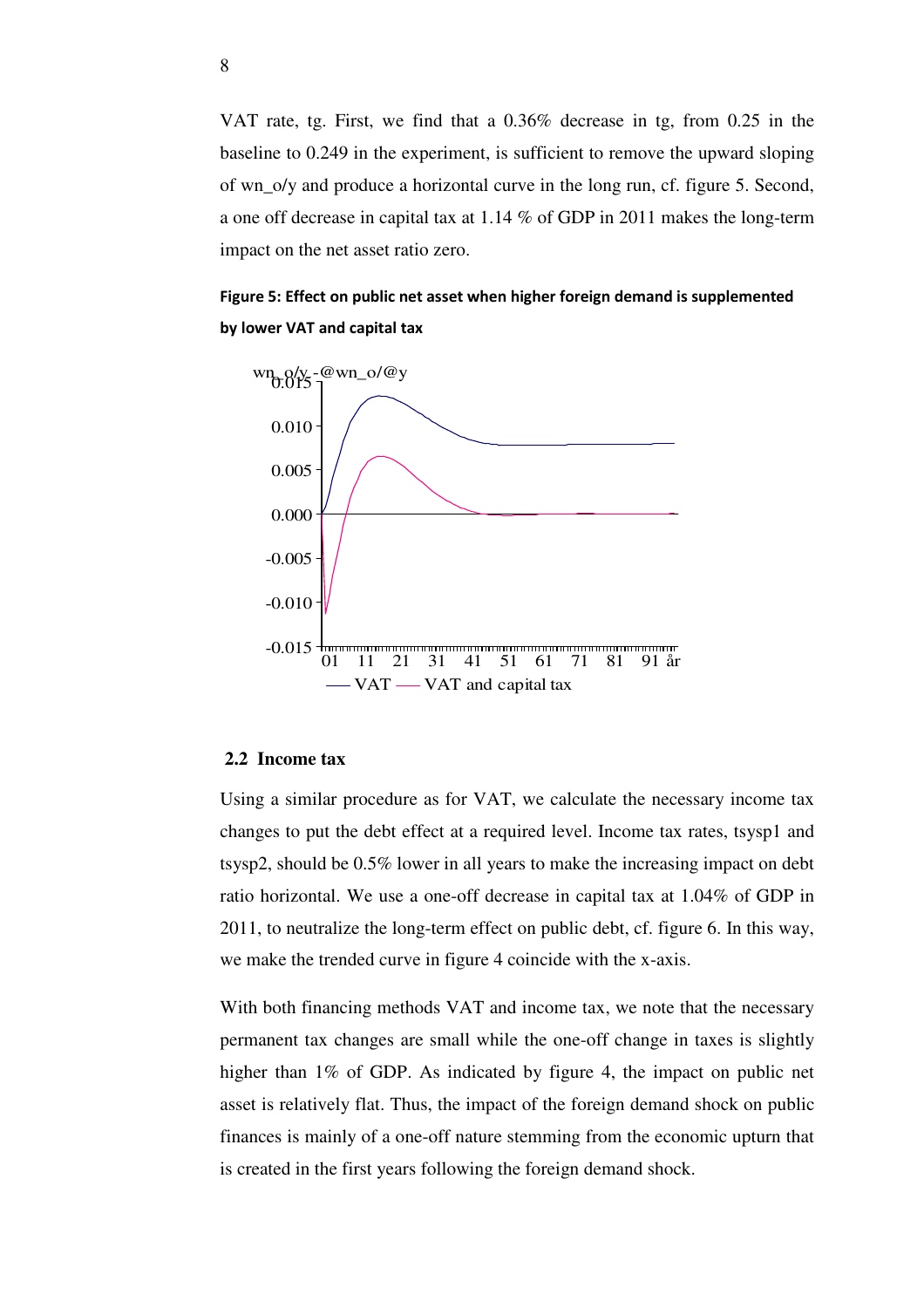# Figure 6: Effect on public net asset when higher foreign demand is supplemented by lower income tax and capital tax



#### 3. **Comparing main effects**

In the previous section, we have reviewed how the external positive demand shock affects key variables in ADAM. We saw that the strength of linkage between the Danish economy and its trading partners depends on the foreign trade parameters, which determine the crowding out of export via the wage and price formation. We now illustrate how financed effects, i.e. effects with restriction on public debt, differ from unfinanced effects in terms of adjustment pattern and speed of crowding out. We look at some main variables in ADAM and investigate the impact of tax financing. The previously shown figure 1 illustrates a simple unfinanced shock while figure 7 and 8 below illustrate financed shocks.

There are several ways of tax-financing a demand shock. Figure 7 illustrates the 1 % foreign demand shock when a lower VAT rate is used to neutralize the impact on public debt. Figure 8 illustrates the same shock accompanied by a lower income tax in order to neutralize the debt impact. In both financed and unfinanced shocks, cf. figure 1, 7 and 8, we get a long-run effect on the demand variables, but there are distinct differences between, on the one hand,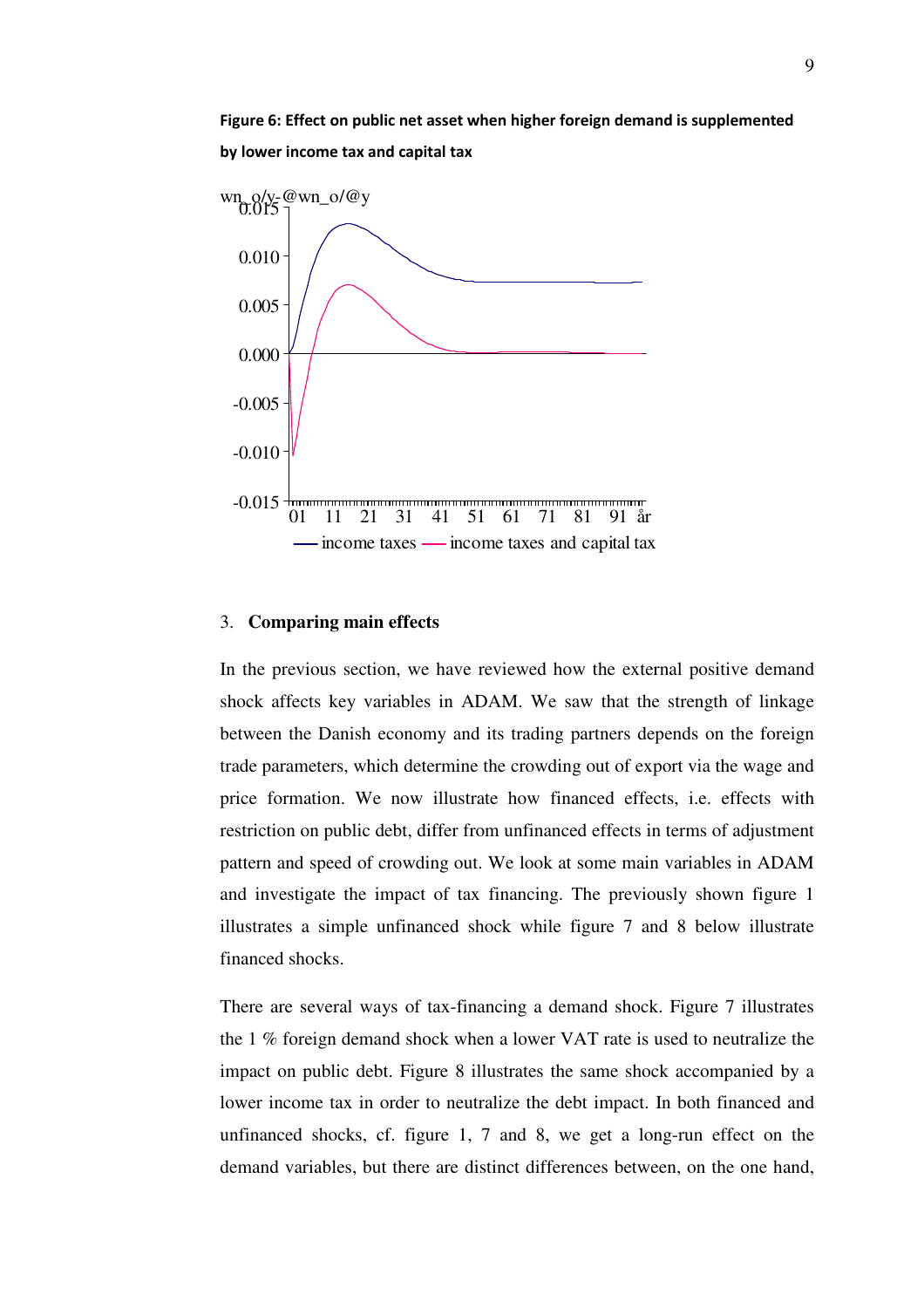figure 1 illustrating the simple unfinanced foreign demand shock, and on the other hand figure 7 and 8 illustrating the tax-financed shocks.

**Figure 7: Higher foreign demand plus lower VAT and capital tax, effect on key variables.** 



**Figure 8: Higher foreign demand plus lower income and capital tax, effect on key variables**



In particular the effects on export and private consumption are different with and without tax financing. Lower taxes raises private consumption and higher consumption will crowd out exports in the long run via higher wages and prices. Thus, we get higher consumption and lower exports if we transform the lower public debt into lower taxes. You may also note that a financed shock creates a slightly larger long-run GDP effect. This reflects that the higher wage makes industries use less labor per unit produced. Moreover, the higher private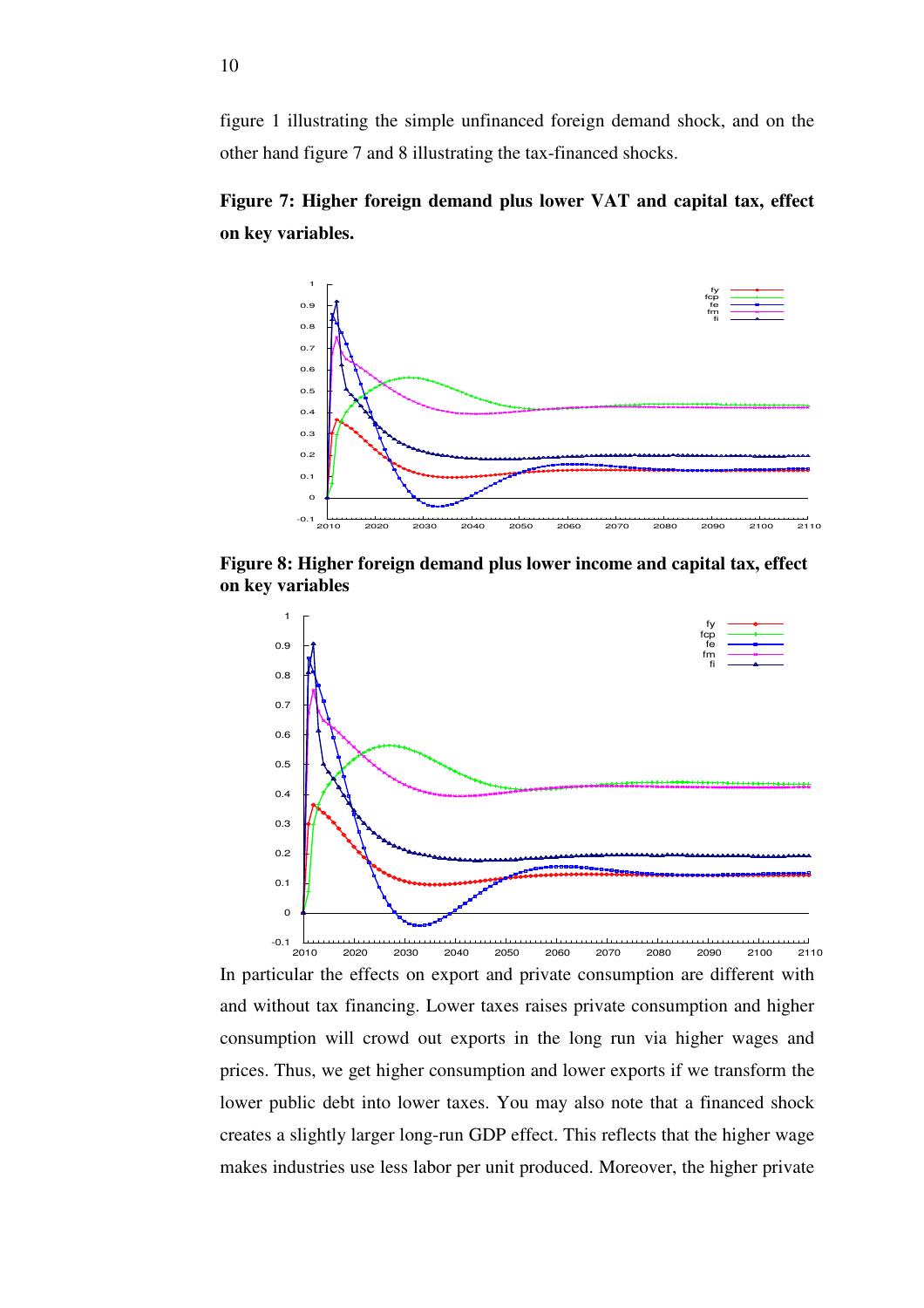consumption increases the content of indirect taxes in GDP, which also adds to the size of GDP per the employed. The higher GDP is per employed, the more GDP can be produced by the same labor force.

In figure 9 we focus on the consumption effect with a simple unfinanced  $1\%$ increase in foreign demand and with the same shock accompanied by lower VAT and a temporary drop in capital tax in order to keep public debt unchanged.

**Figure 9: Private consumption effect, 1% higher foreign demand pure and accompanied by lower VAT and capital tax** 



In figure 10 we illustrate the export effect of the same two shocks. With lower tax and higher domestic demand we get a higher wage rate and a lower export in the long run. It may be added that lower exports and higher domestic demand remove the improvement on the balance of payments just like the lower tax removes the improvement on the public budget balance.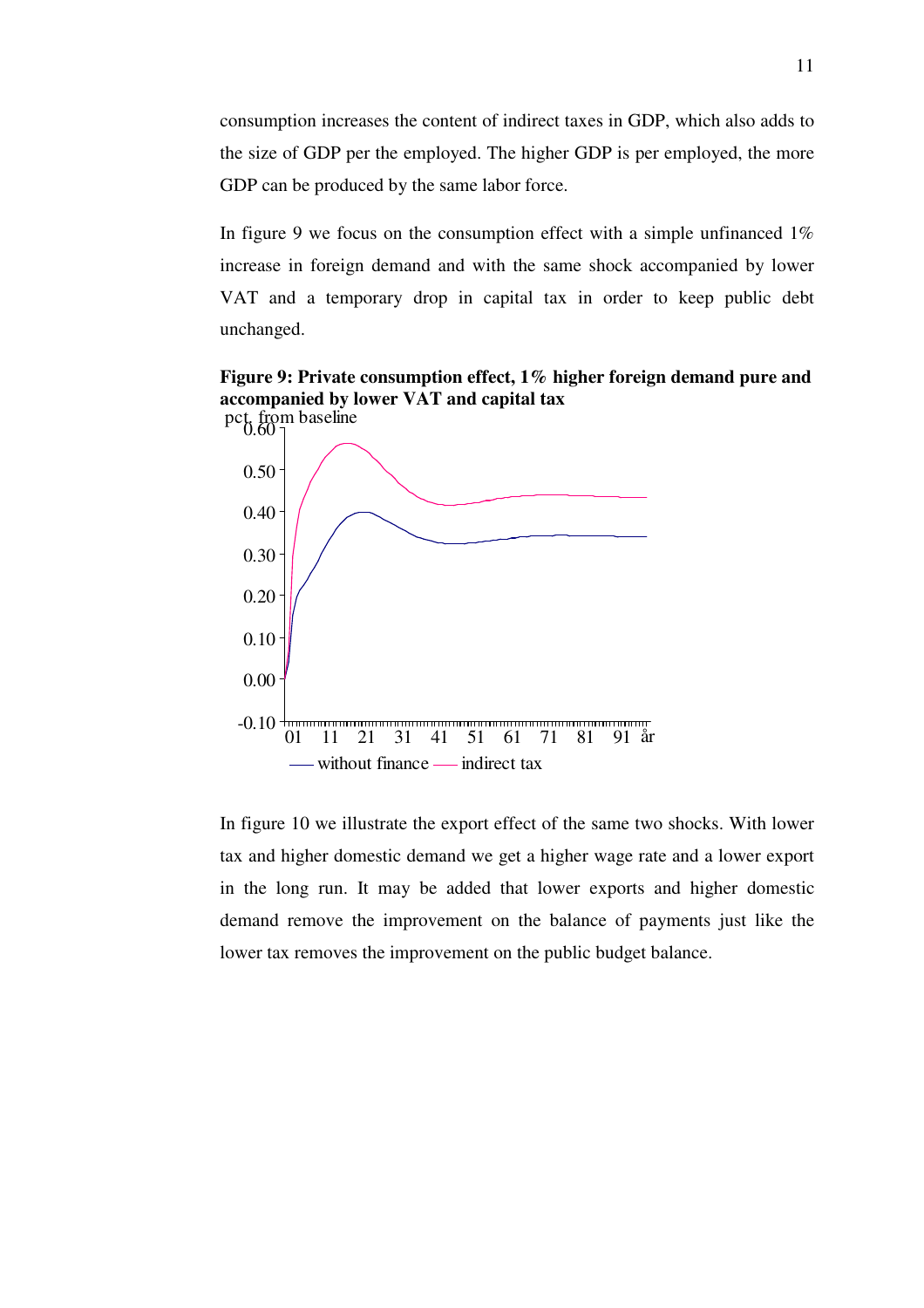

Finally, we can compare the effects when using respectively VAT and income tax as instruments. The difference seems small. Figure 7 and 8 indicate similar effects for all variables in several dimensions, including the short-term dynamics and the size of the long-run effect.

However, we can detect a different impact on tourist revenues. Tourist revenues, fEt, are higher when the indirect tax instrument VAT is lowered than when the direct tax rates are lowered, cf., figure 11. The difference reflects that a lower VAT reduces the prices that foreign tourists pay for Danish consumer goods.

**Figure 10: Export effect, 1% higher foreign demand pure and accompanied by lower VAT and capital tax**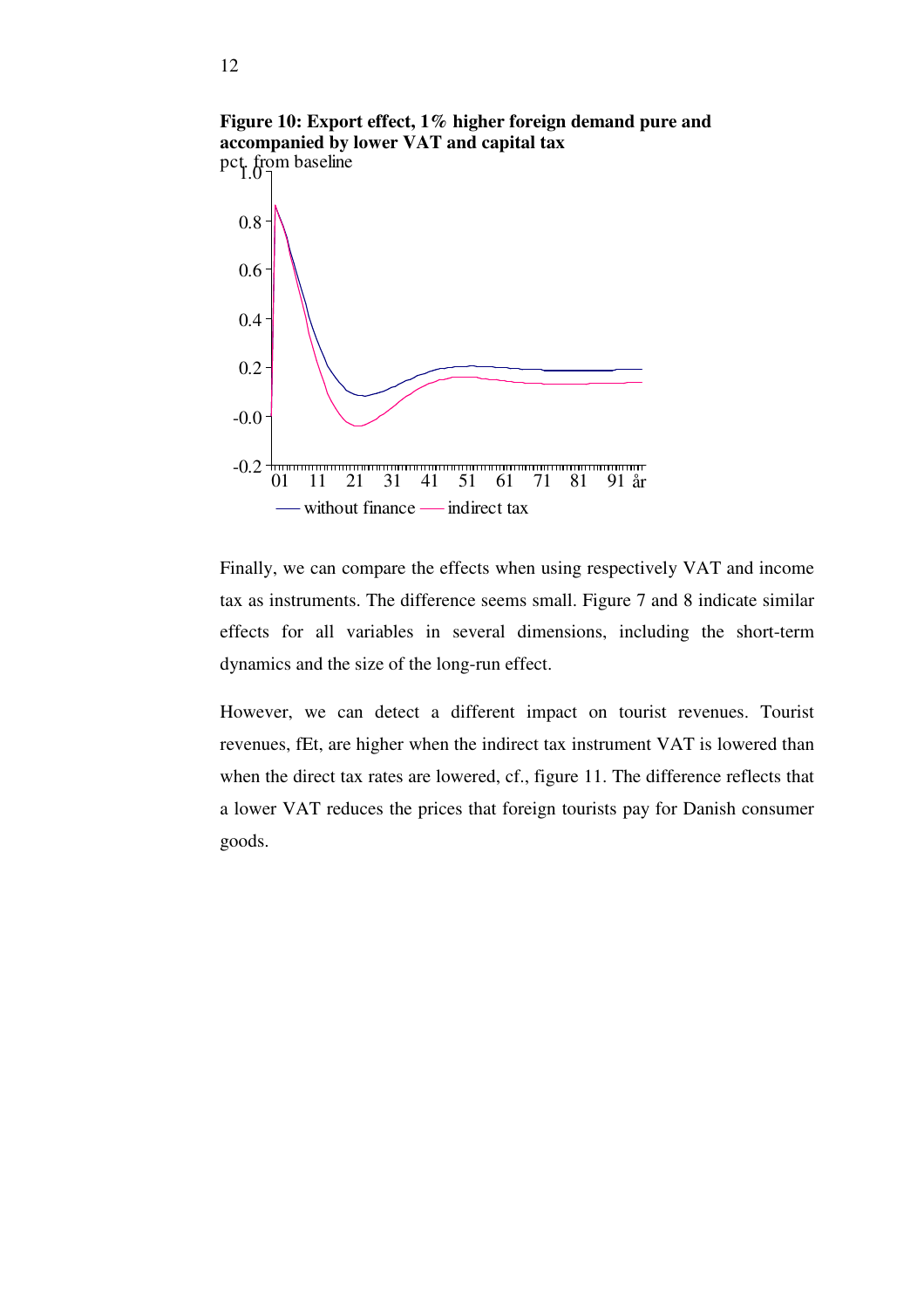

The last variable to discuss is employment, so we take a closer look at the employment effect of a financed and an unfinanced shock. None of the foreign demand shocks, with or without public debt restriction, has a permanent effect on employment, but there is some difference in the dynamics of employment between financed and unfinanced shocks cf. figure 12, which compares the VAT-financed and the unfinanced 1% foreign demand shock.

**Figure 12 Employment effect of financed and unfinanced shocks to foreign demand**